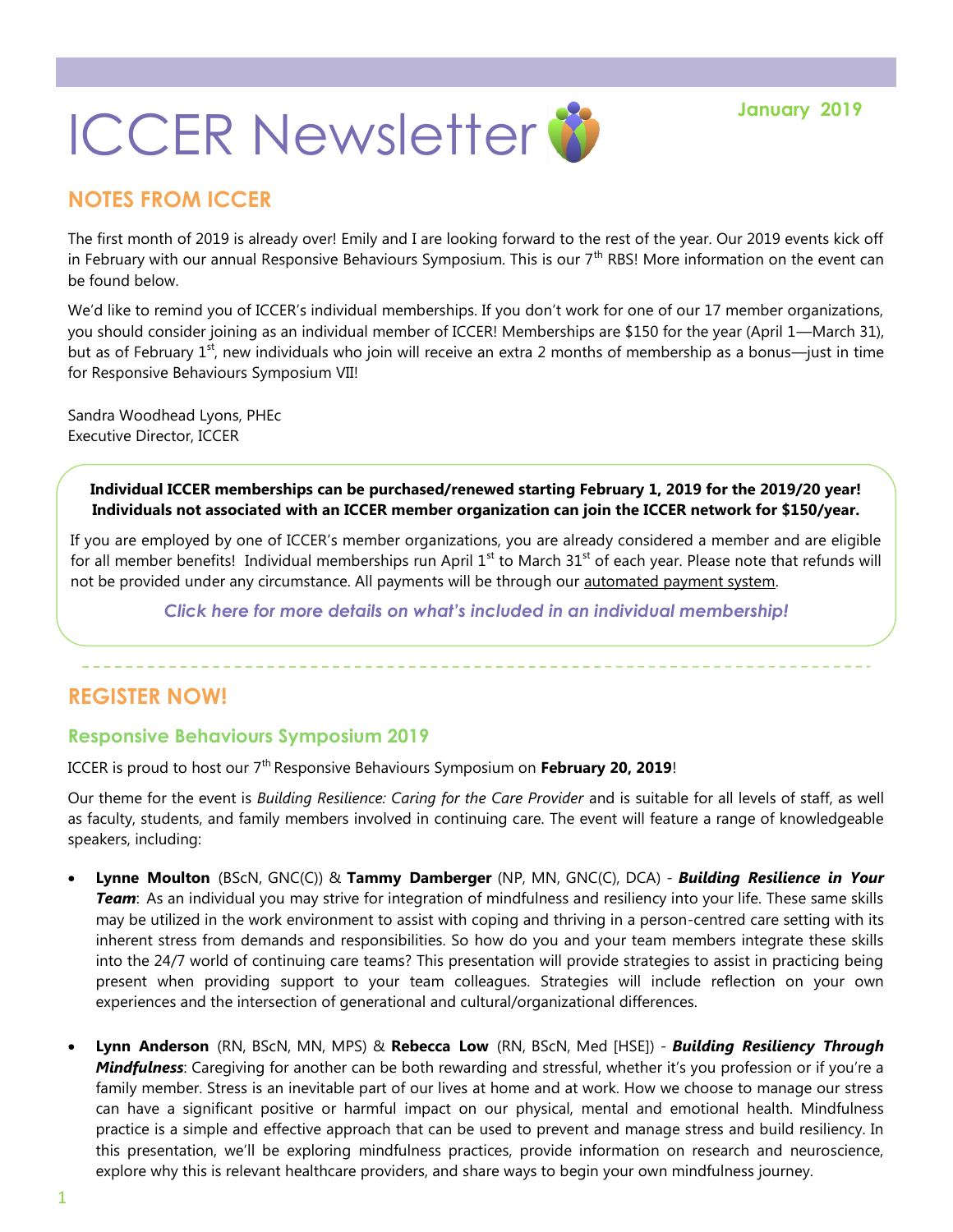## **REGISTER NOW! CONT'D**

- **Fleur Hughes** (MMT, MTA, MT-BC, NMT) *Music & Mindfulness Tools for Self-Care*: This presentation will demonstrate how music and mindfulness techniques can be incorporated into a self care routine. How can receptive music therapy techniques assist in reducing fatigue and burnout? How do mindfulness tools allow individuals to manage their personal wellbeing? The presentation will include research and descriptions of mindfulness and receptive music therapy, and also discuss the development of a manageable self care routine.
- **Darrell Lang** (Director, Human Resources, Carewest) *Psychological Health in the Workplace - Carewest's Journey*: In this session, participants will learn how Carewest began an initiative to get an understanding of the psychological health of its employees and hear about some of the resources and approaches it is using to promote psychological well-being at work. Participants will be provided with information on what resources and tools exist to help them start down a similar path.
- **Brigette Berry** & **Lori Young**  *The Aggressive Behaviour Risk Assessment Tool (ABRAT-L): A new tool to help predict resident aggression in LTC*



Speakers will be presenting from both Edmonton (Edmonton Clinic Health Academy) and Calgary (Faculty of Rehab Med, U of A Calgary Campus). *Please note: There are no seats left at either host site!* Please contact Emily Dymchuk ([emily@iccer.ca](mailto:emily@iccer.ca)) if you'd like to be added to the wait list.

**Registration is available via Zoom webinar!** We encourage those participating via webinar to watch with a group to promote discussion. **There is a cost of \$75/site for non-ICCER members to attend via Zoom webinar**. **There is no cost for ICCER members (individual and organizational).** 

#### *[Click here for more information and to register for this event!](http://events.constantcontact.com/register/event?llr=hnncpkfab&oeidk=a07efva9pxtc4f6fc20)*

#### **SIGN-UP FOR FUTURE EVENT INVITATIONS!**

**click on the link** to be added to our distribution list!

**[Click here to subscribe!](https://visitor.r20.constantcontact.com/manage/optin?v=001MqUcqqvjwLD850nipaor0HtdI1Y9d8ED2u9ivDzRV7Gp5uTyf2p54vfsufOQXL7BcGZnnLM-9yRAw3TIqncd_CNV4yZzfE9gE8XUs-KE6So%3D)**

## **SAVE THE DATE**

#### **ICCER Innovation Day 2019**

On **April 3, 2019** ICCER will be hosting its first Innovation Day. This event is an opportunity for ICCER member organizations to show off the innovative ideas they've implemented at their sites/on campus, and how they've impacted continuing care practice or education. We hope to have a variety of oral and poster presentations, as well as interactive displays. *Stay tuned for more information in the coming months!*